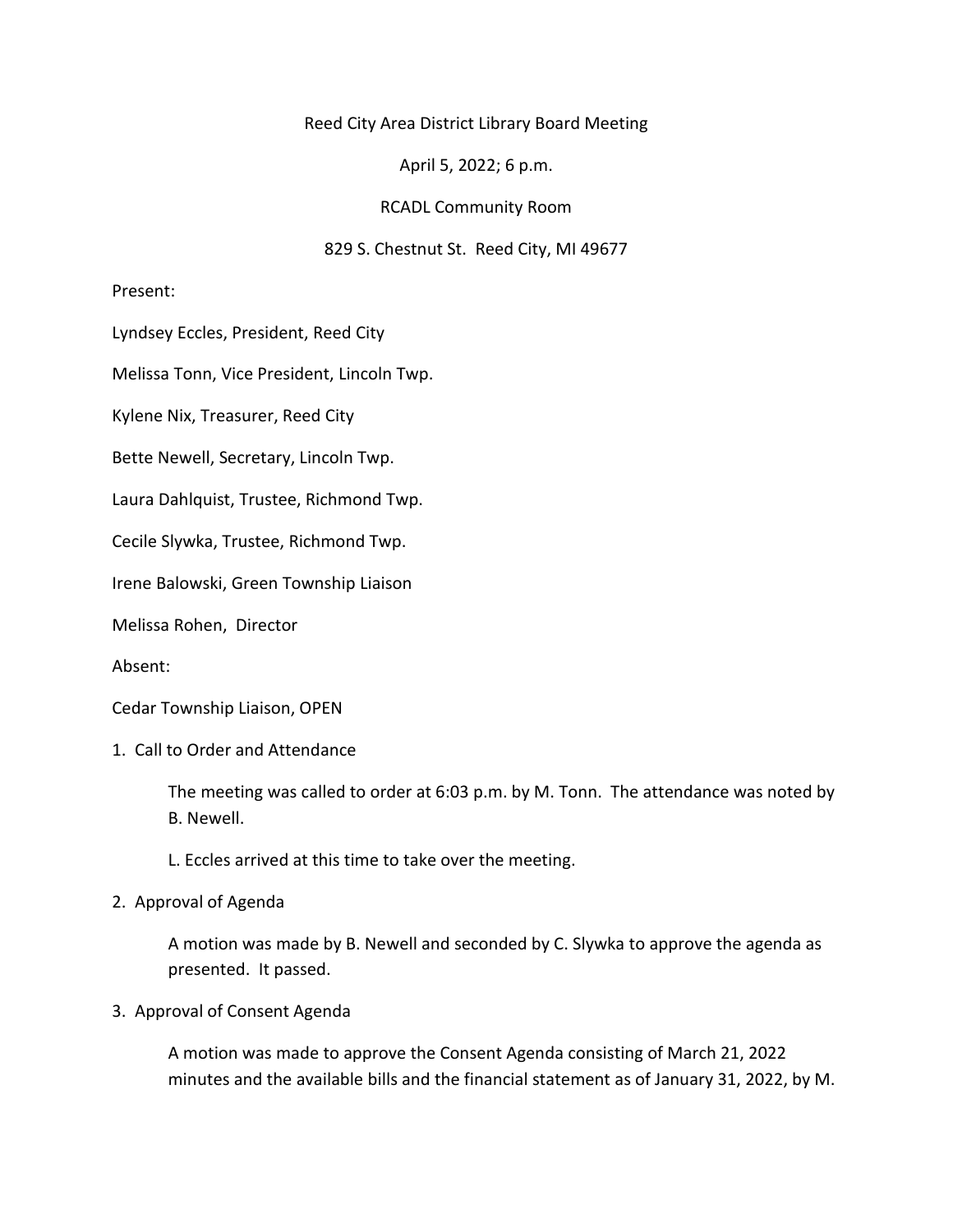Tonn and seconded by B. Newell. It passed. Our accountant is still behind on getting us our financial statements due to injury.

4. Citizen's request and/or comments

B. Newell reported that she was approached by a patron giving compliments to the library on its programs and what it is doing in our community.

5. Board President Comments

L. Eccles stated she would like all Board Members to write up something addressing the topic, "What do you see our library as in 5 years."

6. Standing Committee Reports

A. Budget and Finance Committee-will schedule a meeting when they receive the updated financial statements.

B. Digital Sign Committee-M. Rohen sent the approved quote back to R. Steig to see what he could do about possible funding grants. We haven't heard back from him.

C. Building Committee- did meet.

Decided to see if it was possible to find electrical components that would work with our current globes/shades, for the above circulation desk lighting. L. Eccles will look into this.

M. Rohen will seek some other quotes so we can more closely compare the pricing of a possible shed for storage behind the library.

The idea of holding a shredding event for the public along with the library shredding a lot of outdated materials was discussed. M. Rohen will seek out quotes and details for this.

A meeting was set for April 13, 2022 at 10 a.m. for a spring walk around.

D. Strategic Plan Committee-a meeting is planned on April 11, 2022 at 2 p.m. to work on the Mission Statement.

E. Millage Committee- did not meet. B. Newell will try to contact Shirley Bursima so a meeting can be planned.

F. HR Committee-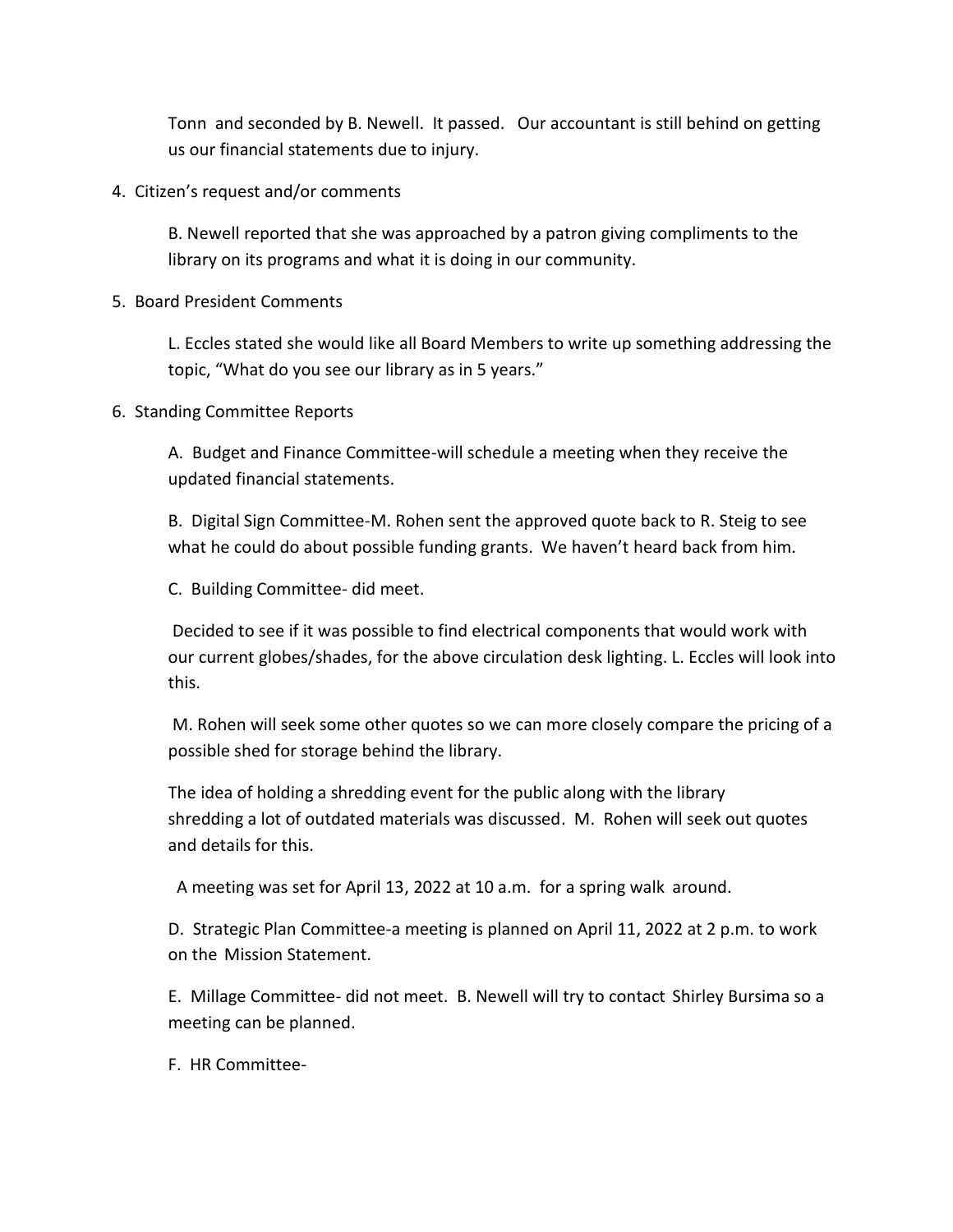M. Rohen will check the policies to see that they reflect that the minutes are on file with the library , not the secretary. A meeting will be set when the a satisfactory time can be scheduled.

7. Director's Report

Complete report file at the library.

Toilet backups were again reported. Staff is brainstorming preventative measures.

# 8. Ongoing Business

A. Window Update

M. Rohen provided the RFP letter she prepared for contractors for window repair or replacement. There was no objection.

- B. Floor Discussion: Still waiting for additional quotes.
- C. Garden/Memorial Tree discussion

M. Rohen will try to engage the lady from Evart with the native plant expertise to attend our next meeting. The yard landscaping will be discussed at the upcoming spring walk around.

D. Grant Opportunities

The possibility of a locked, small, upright display case for collections was discussed. Providing opportunities for trips to historical, cultural and gardening events and venues was discussed. The possibility of joining with other groups in this endeavor was discussed.

## 9. New Business

Sheryl Mase will provide a short Library Trustee training at our next meeting.

## 10. Board Dynamics

There was no discussion.

# 11. Adjournment

A motion was made by M. Tonn and seconded by Cecile Slywka to adjourn the meeting. It passed. Meeting was adjourned at 7:51 p.m.

## Respectfully Submitted,